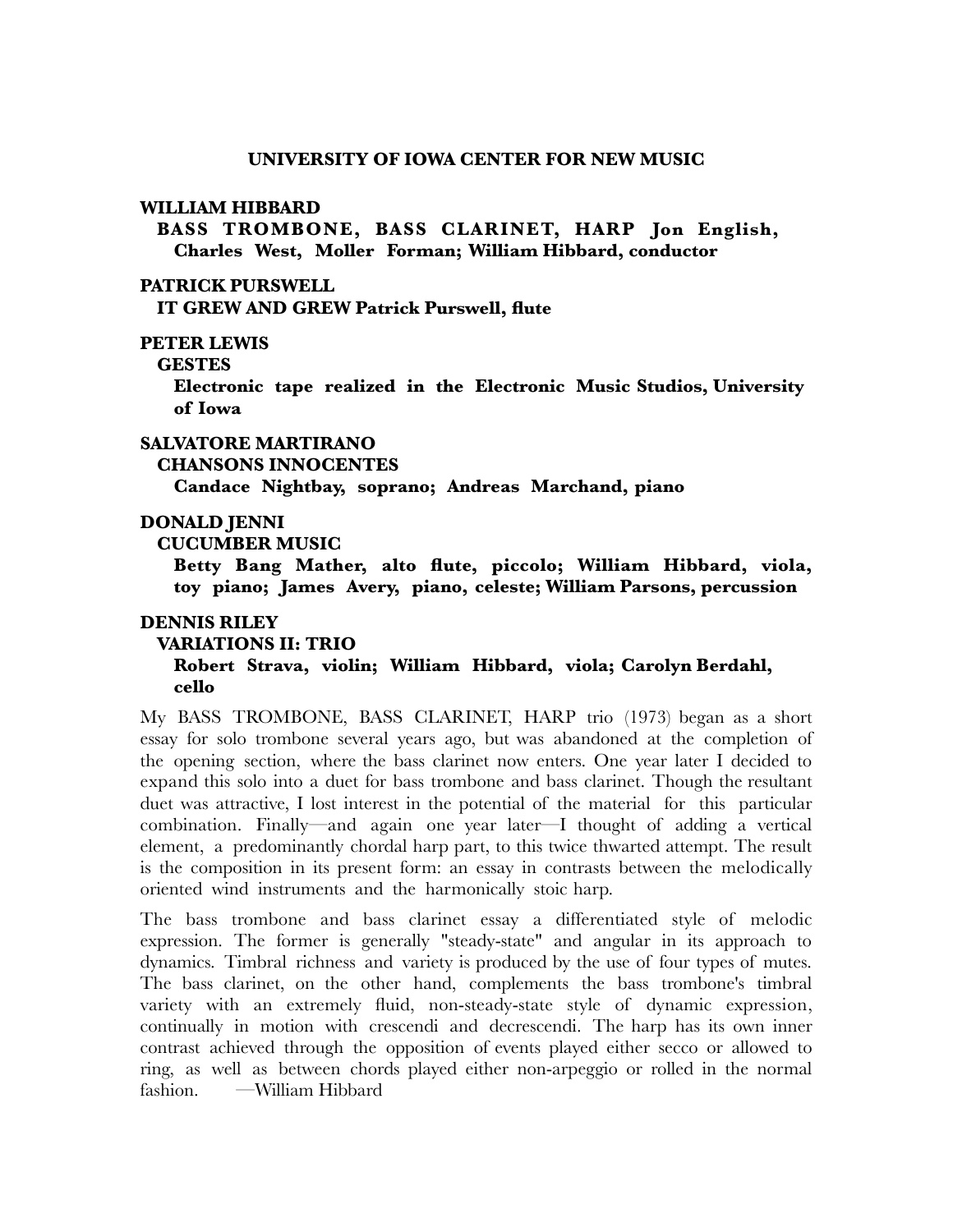IT GREW AND GREW is, as its title implies a work of expanded dimensions, a contrapuntal complex pursuing an idea of growth of a wide variety of musical elements The more traditional parameters such as pitch material, rhythmic structures, and dynamic inflections evolve in a general crescendo of momentum and complexity. Assisting this, and expanding upon it, are the additional performer resources called for. Two in particular stand out: singing while playing, and the use of extraordinarily low pedal tones. As a result, the *growth* aspect of the work is projected perhaps most dramatically by the expanded timbral resources and their enormously wide registral realization.

GESTES (1973) is electronic chamber music. Like any small instrumental ensemble (amplified flute, say, with trombone, guitar, percussion, and string bass), it uses only a few clearly-identifiable, electronic "instruments"—which then articulate the ongoing structure (and gestural sub-structures) of the piece. Once a complex synthesizer "patch" is made, of course, whole afternoons and evenings of gestural junk may be indiscriminately generated: that is the nature of these machines. It was the composer's task to provide the ears and the intelligence to shape the material, as usual. This was accomplished in the Electronic Music Studios of the University of Iowa.

—Peter Tod Lewis

A significant attraction at Iowa when I arrived there in 1968 was its vital and excitingly professional Center for New Music. I began at once to compose a work for the Center, a work for large chamber ensemble of ambitious dimensions called *R-Music, Asphodel,* which was performed under Hibbard's baton in the spring of 1969. Since the "mission" of the Center extends to bringing new music to the hinterlands, it occurred to me that my next work for them ought to be a "travelling piece," small in its numbers. easily transported and interesting for its performers. That work is CUCUMBER MUSIC, which was completed in November of 1969. Two of the performers who brought it to life, William Hibbard and William Parsons, are, happily, heard again in the present recording. A third member of the original quartet was Pat Purswell.

Although it once ingratiated the work with a rural Iowa audience, the title has no symbolic significance. but was a partly humorous, partly affectionate working title which "stuck." Actually, a second title emerges as the work's dedication--at the inception of eleven plucked A-flats in the piano. This is: *Monumentulum pro V.* ("a little monument for V[ictoria]"), whose death on November 5 of that year transformed my notions of the work in progress and is commemorated through the ancient technique of *soggetto cavato.*

The work may be heard as the gradual process of transformation from highly active —and yet essentially static—blocks of isorhythmic events to expansive trajectories of single pitches, and from relative independence among the players to the most intimate levels of mutual shaping characteristic of chamber music, through the catalyst of a central (heterophonic) encounter.

—Donald Jenni